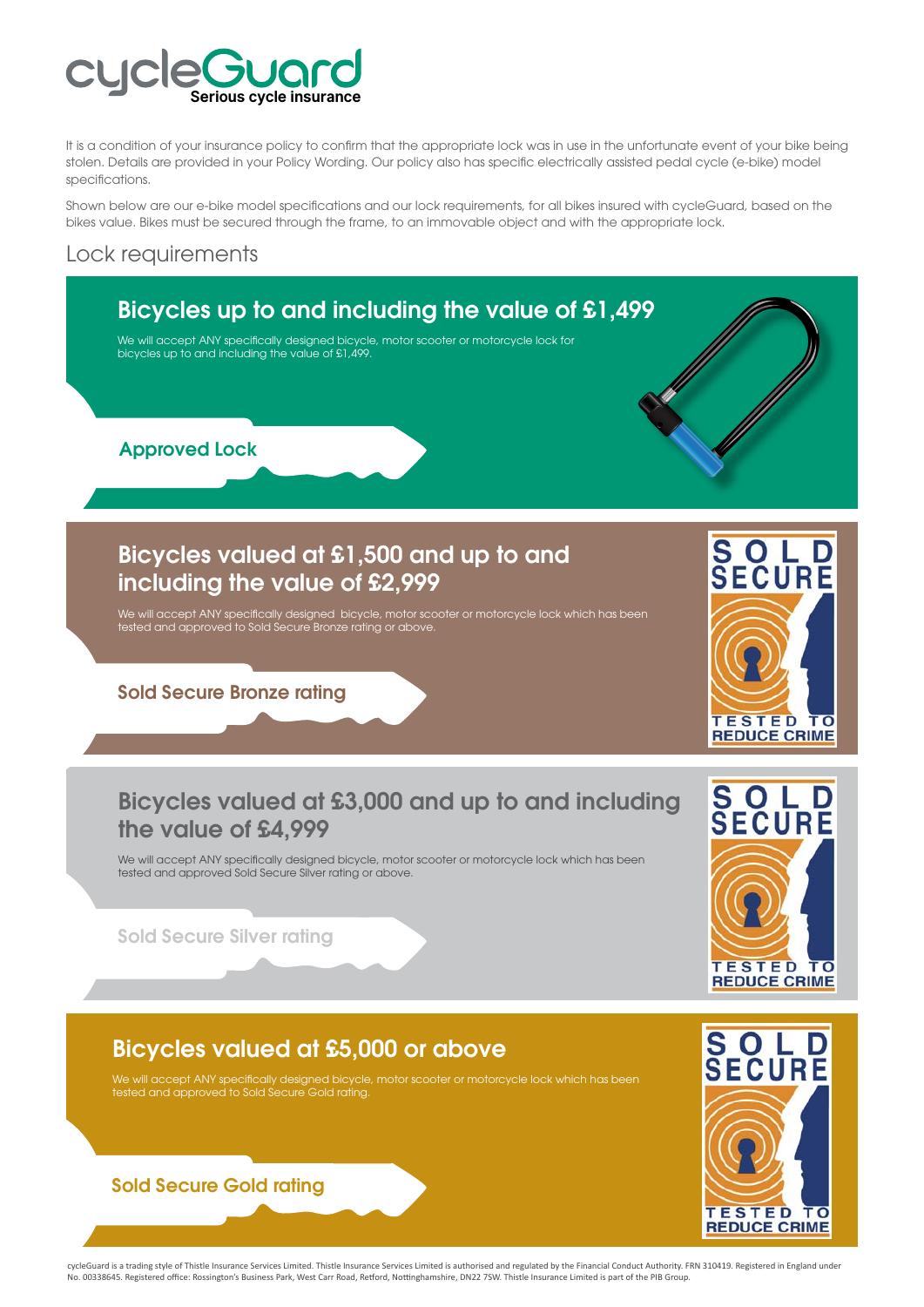

## Best Lock Position

Make sure your bike is locked to an immovable object and through the frame of the bike.



## Methods

- 1. Lock the bike frame and wheels together.
- 2. Securing the quick release front wheel alongside the frame and rear wheel.

cycleGuard is a trading style of Thistle Insurance Services Limited. Thistle Insurance Services Limited is authorised and regulated by the Financial Conduct Authority. FRN 310419. Registered in England under No. 00338645. Registered office: Rossington's Business Park, West Carr Road, Retford, Nottinghamshire, DN22 7SW. Thistle Insurance Limited is part of the PIB Group. TPD0305 4 07/19